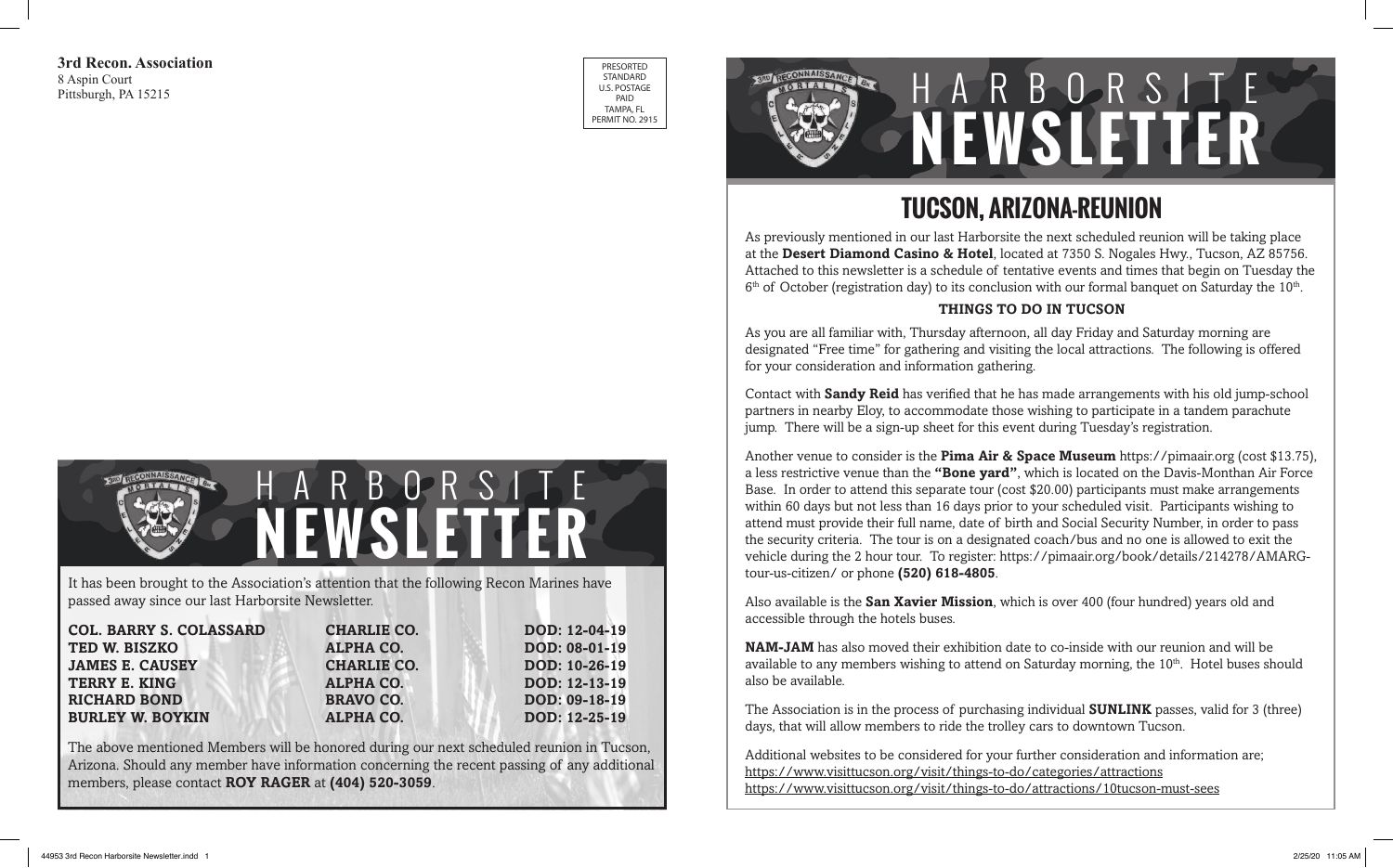

# **3rd RECON ASSOCIATION REUNION – TUCSON, ARIZONA**

### **DESERT DIAMOND CASINO AND HOTEL**

7350 S. NOGALES HWY. TUCSON, AZ 85756 877 777-4212 or 520 342-3012 (3rd Recon Assoc)

### **Please book your hotel rooms by: SEPTEMBER 24, 2020**

#### **Tentative Reunion Events and Times:**

| <b>Tuesday</b>  | 10/06/20<br>$10:00$ am<br>5:00 pm $-12$ am<br>7:00 pm                                                          | Registration - All Day Hotel Lobby<br>Hospitality Room - Tun Tavern<br>Executive Committee Meeting (Company Presidents)                                                                                                                     |
|-----------------|----------------------------------------------------------------------------------------------------------------|---------------------------------------------------------------------------------------------------------------------------------------------------------------------------------------------------------------------------------------------|
| Wednesday       | 10/07/20<br>9 am - Noon<br>$10:00$ am<br>$10:30$ am<br>12:30 pm<br>$1:00$ pm<br>$1:30$ pm<br>5:00 pm $-$ 12 am | Registration<br>Opening Ceremonies; ALL WELCOME<br>Association & Company Meetings: LADIES DEPART<br><b>Ladies Auxiliary Meeting</b><br>Luncheon<br>Ladies Luncheon<br>Association meeting-Company meetings<br>Hospitality Room - Tun Tavern |
| <b>Thursday</b> | 10/08/20<br>10:30 am<br>5:00 pm $-$ 12 am                                                                      | Memorial Service - Luncheon to follow<br>Hospitality Room $-$ Tun Tavern (Memorial toast $@2100$ )                                                                                                                                          |
| <b>Friday</b>   | 10/09/20<br><b>Daytime</b><br>5:00 pm $-$ 12 am                                                                | <b>FREE TIME-- Individual Company get-togethers</b><br>Hospitality Room - Tun Tavern                                                                                                                                                        |
| <b>Saturday</b> | 10/10/20<br><b>Morning</b><br>3:30 pm- 5:00 pm<br>$6:00$ pm<br>After Dinner                                    | <b>Hotel shuttle buses to NAM-JAM</b><br>Individual & Company Pictures<br>3rd Recon Banquet<br>Hospitality Room - Tun Tavern                                                                                                                |
| <b>Sunday</b>   | 10/11/20                                                                                                       | <b>Checkout &amp; Farewell</b>                                                                                                                                                                                                              |

\*Note: The hospitality room will be an open bar with snacks for those registered with the reunion committee. Open every day, see posted hours. Tun Tavern will be stocked with liquor, beer, water, soda, and juice.

#### **OCTOBER 6, 2020 –– OCTOBER 11,2020**